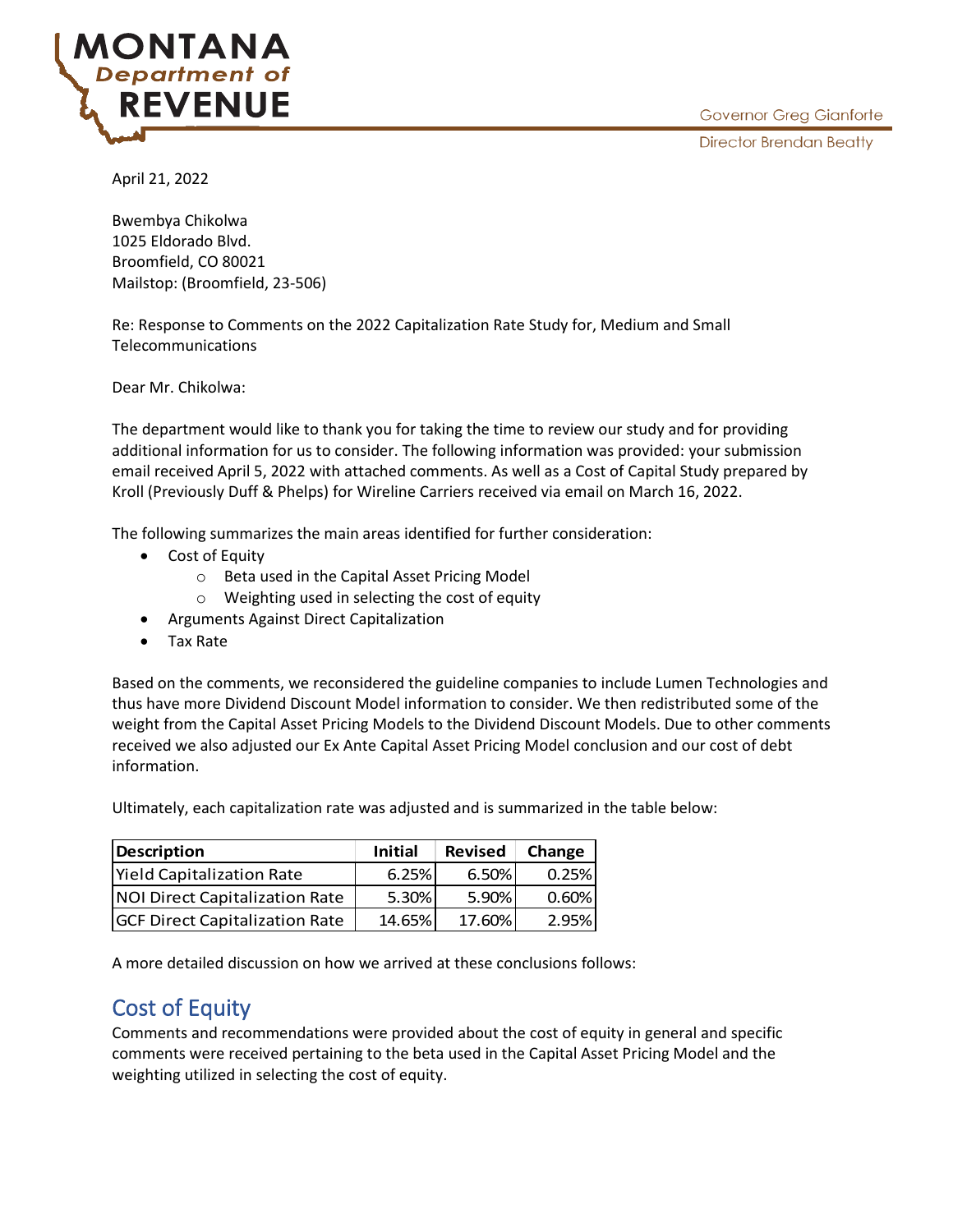#### Beta

As stated in the comments provided, higher leverage tends to increase the risk of common stock. We don't disagree with this comment and point out this is demonstrated in the differing results in the Capital Asset Pricing Model conclusions between large telecommunications and medium and small telecommunications. This difference in risk is directly demonstrated in the different levels of debt utilized in the capital structure as well as the beta's used in each study.

For example, the % of debt in the capital structure for large telecommunications was determined to be 45% in the final study as compared to medium and small telecommunications of 60%. The beta conclusion for large telecommunications was 0.8 vs the beta selected for medium and small telecommunications of 1.0. This results in Ex Post an Ex Ante cost of equity conclusion for large telecommunications of 7.91% and 6.67% as compared to medium and small telecommunications of 9.40% and 7.85%. Medium and small telecommunications have higher leverage and higher cost of equity conclusions.

Comments were also received pertaining to Beta. The argument being presented is, that over the period of 2020 to 2021 the market has been impacted in an atypical way due to Covid-19, resulting in a situation where Beta, may not be capturing the right level of risk.

We do agree that Covid-19 has had an impact to markets worldwide. However, Beta is meant to capture the difference in performance between the market and what is being measured. In the case of the Capital Asset Pricing Model and the Value Line beta, the beta measures the difference in return of each guideline company as compared to the New York Stock Exchange Composite Index. Guideline companies riskier than the market will have betas that are greater than 1, whereas guideline companies that are less risky compared to the market will have a beta of less than 1.

There are instances where a beta can lose meaning. This can happen when there is a change in the guideline company over the estimation period that would change its risk characteristics. For example, if the guideline company is involved in material M&A activity the beta may be different after the activity compared to the beta prior to the activity. This same concept applies to more than just beta and is why we utilized screening criteria in selecting our guideline companies.

Because we have used screening criteria when selecting our guideline companies and have reliable beta information for the selected guideline companies, we have concluded no change is warranted to our beta selection.

#### Weighting of Indicators

As in the prior year it was requested, we move some weight from the Capital Asset Pricing Models to the Dividend Discount Models. Initially we concluded that we did not have enough information to put weight on the Dividend Discount Model as we only had enough information to complete the analysis for one guideline company. As a result, we re-considered the guideline companies and decided to include Lumen Technologies as a guideline company. Although Lumen is currently selling several of their ILEC assets, the various items we include in our study did not seem to be materially impacted. This increased our number of guideline companies included in the Dividend Discount Model conclusions. As a result, we moved weight from the Capital Asset Pricing Models to the Dividend Discount Models.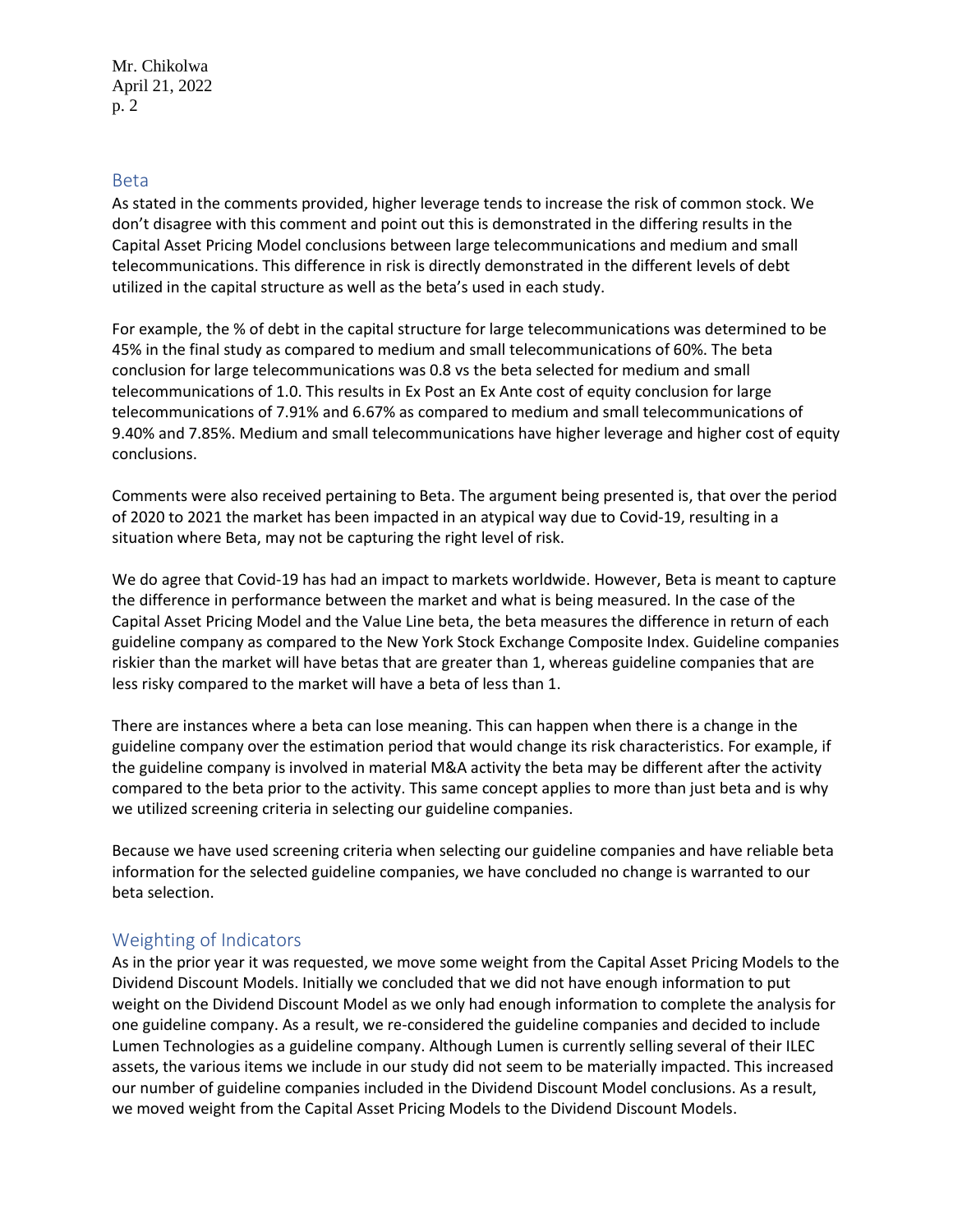Mr. Chikolwa April 21, 2022 p. 3

Including Lumen Technologies as a guideline company also slightly impacted several additional inputs in our study such as the capital structure, direct equity rates, etc. The final study was adjusted based on the additional information.

## Direct Capitalization Approach

Comments were provided detailing the weakness of the Direct Capitalization Approach.

As the comments pertain to the usage of direct capitalization in general and not the methodologies utilized to estimate the Direct Capitalization Rate. No adjustments were deemed necessary to the study. However, these comments along with other considerations are part of the reconciliation process an appraiser must consider when selecting which Approaches to Value should receive weight when concluding on a market value.

### Income Tax Rate

As in the prior year, it was recommended we increase the tax rate used to tax affect the cost of debt. The argument being that the 3% added to the marginal rate for state income taxes is lower than the average paid by most companies. Lumen's effective tax rate of 26% was provided in support of an increased rate.

Our analysis performed in the prior year still holds true for the current year and supports our conclusion. Further, a review of Lumen's 2021 10-K, Pg. 124, indicates the marginal rate to be 21% for the federal income tax rate and 3.30% for the state income tax rate, net of the federal income tax benefit. This indicates a marginal rate of 24.30%. This is not materially different from the 24% used in our study.

Based on our review, we concluded that our tax rate is reasonable, and no adjustments was made to the tax rate used to tax affect our Cost of Debt.

# Closing

Again, I would like to thank you for your comments and the additional information you provided for our consideration. I look forward to any further discussion we may have throughout the 2021 appraisal season.